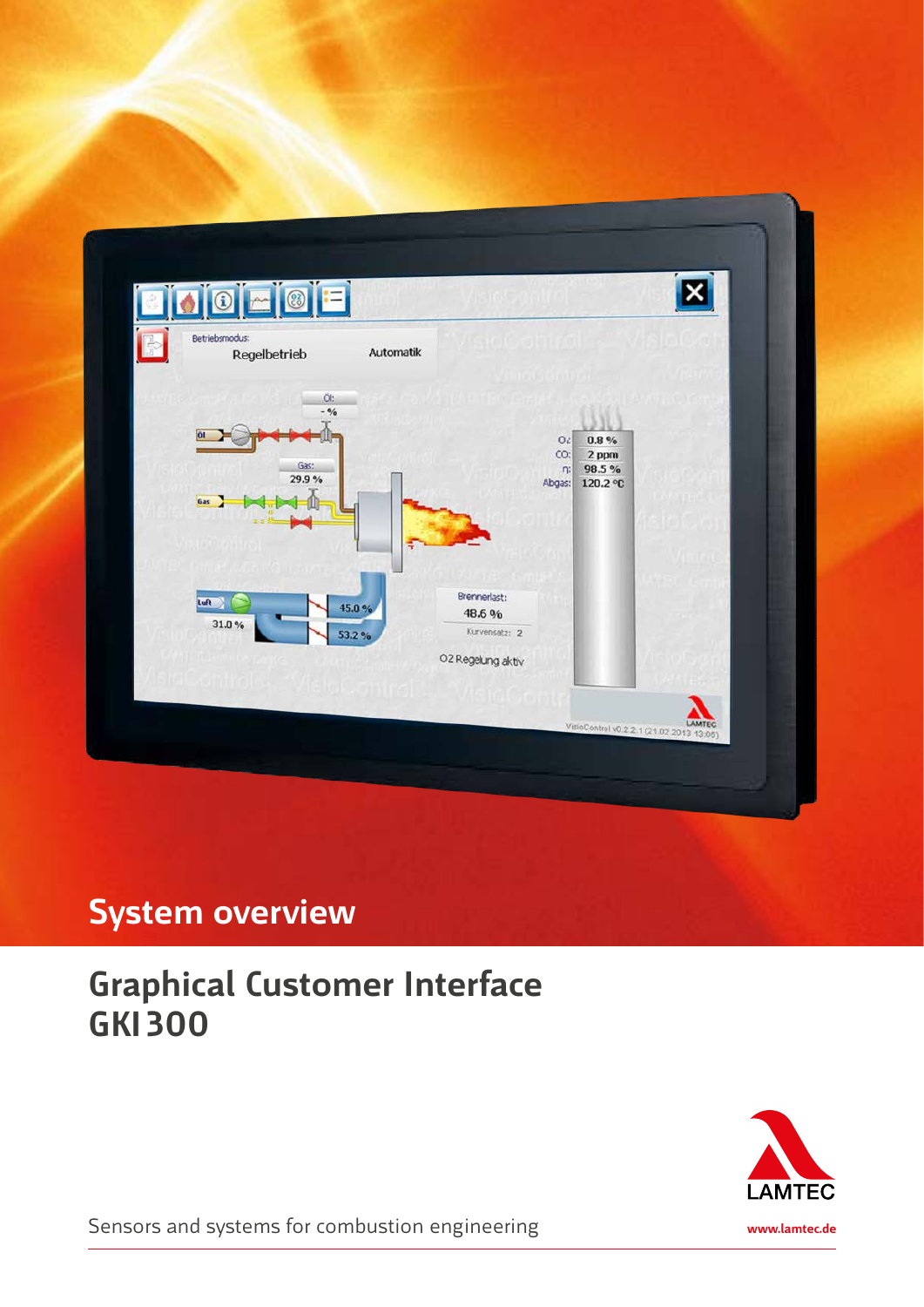# **Visualise burner values and flue gas measurements with LAMTEC GKI300.**

**LAMTEC's GKI300 Graphical User Interface offers data visualisation for combustion plants. The 10-inch touchscreen provides a 'plug and play' interface that allows users to configure and read data from LAMTEC Burner Management Systems including ETAMATIC, ETAMATIC OEM, FMS and BT300.**

The GKI300 uses a standalone panel PC with 10-inch touchscreen preloaded with LAMTEC's VISIOCONTROL software. On start-up the main screen displays a graphic representation of the burner configuration complete with operational data. Additional information can be displayed and functions invoked using the following menu options:

- Refresh
- Burner operation
- $\blacksquare$  Fuel-air ratio curves
- $\blacksquare$  Firing rate controller
- $\Box$  CO/O<sub>2</sub> control
- **NEMS** fault indication
- Close application
- Data setting
- Fault history

All relevant information about the combustion plant would be displayed. At the same time, setpoint curves can be read in and firing rate values can be preselected. The burner itself can be switched on by GKI300 or a switching command can be sent to the connected device. In the fault history list, the last 10 faults are saved and can be looked at. Through the Ethernet interface on the device, the location within the plant is almost unlimited. Only the power and network connection is to be provided and the GKI300 is ready for use.



**Screenshot main menu.**

There are two solutions available for the choice of installation: panel installation by using fastening clamps or the VESA 100 holder, which can be placed on any desk with the GKI300.

#### **Advantages:**

- $\blacksquare$  Starting window with a display of the usual burner values and the existing exhaust gas values, if pertinent
- A fault history containing the last 10 faults
- Display of  $O_2$  setpoint curve and CO/ $O_2$ setpoint curve
- Display of CO/O<sub>2</sub> optimisation curve and fuel/air ratio curves
- $\blacksquare$  Visualisation of burner details with the status of the inputs and outputs
- Display of operating hours
- $\blacksquare$  Change of the setpoint values of a firing rate controller integrated into the burner control unit
- Fault reset
- Specification of burner capacity
- Setting mode mode release



**Functional overview of GKI300.**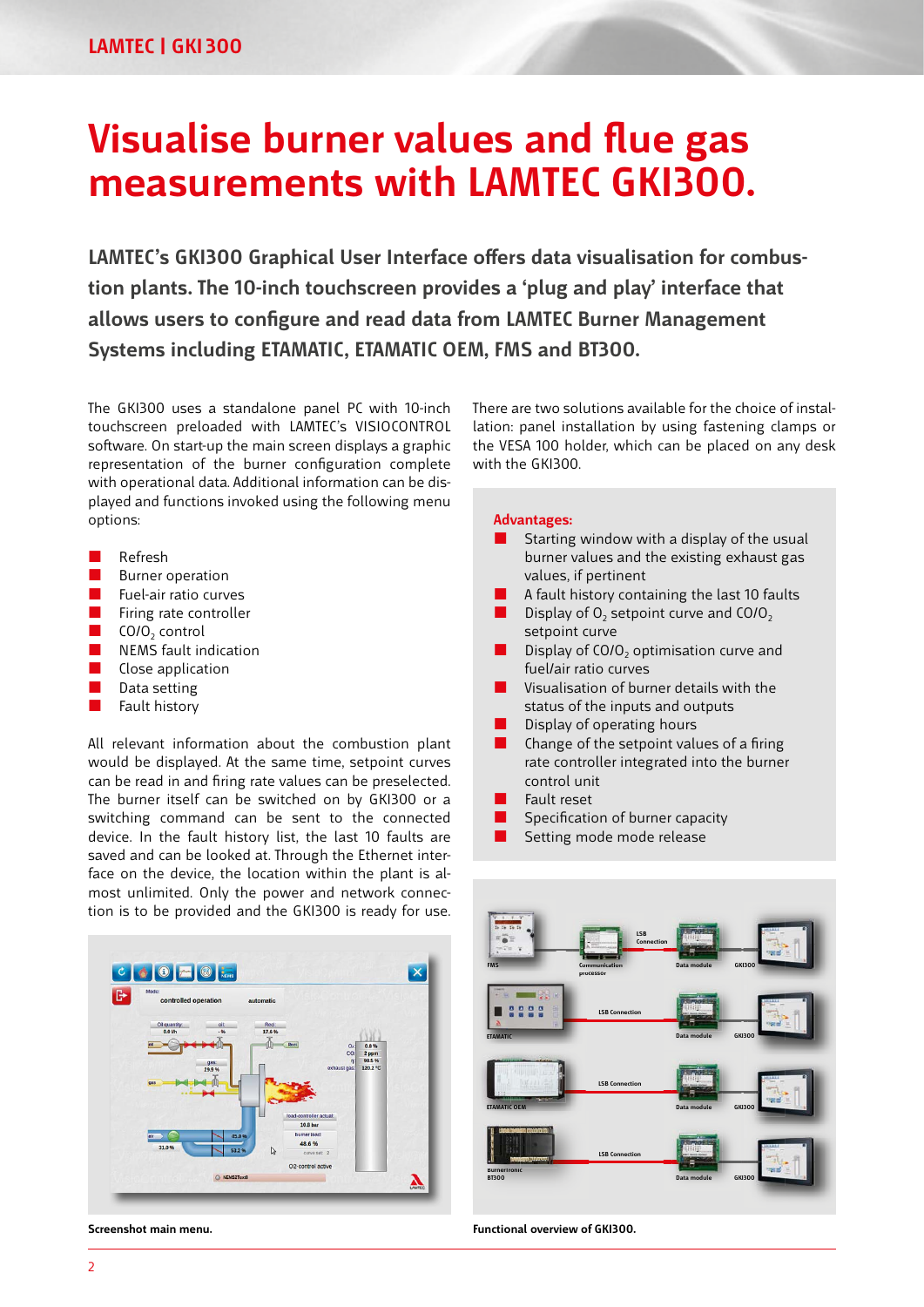# **Basic Device.**



**GKI 300 side connections and front view.**



## **GKI300 – What's in the box?**

As a standard, the GKI300 would be delivered as follows:

- GKI300
- $\blacksquare$  Power supply unit
- **Mains connecting cable**
- **Adjustable power connection**
- User CD for WinXP, Win7, Win8, Linux, 32Bit/64Bit
- **WLAN** antenna
- Touch pen
- **Fastening clamps for switch cabinet installation**